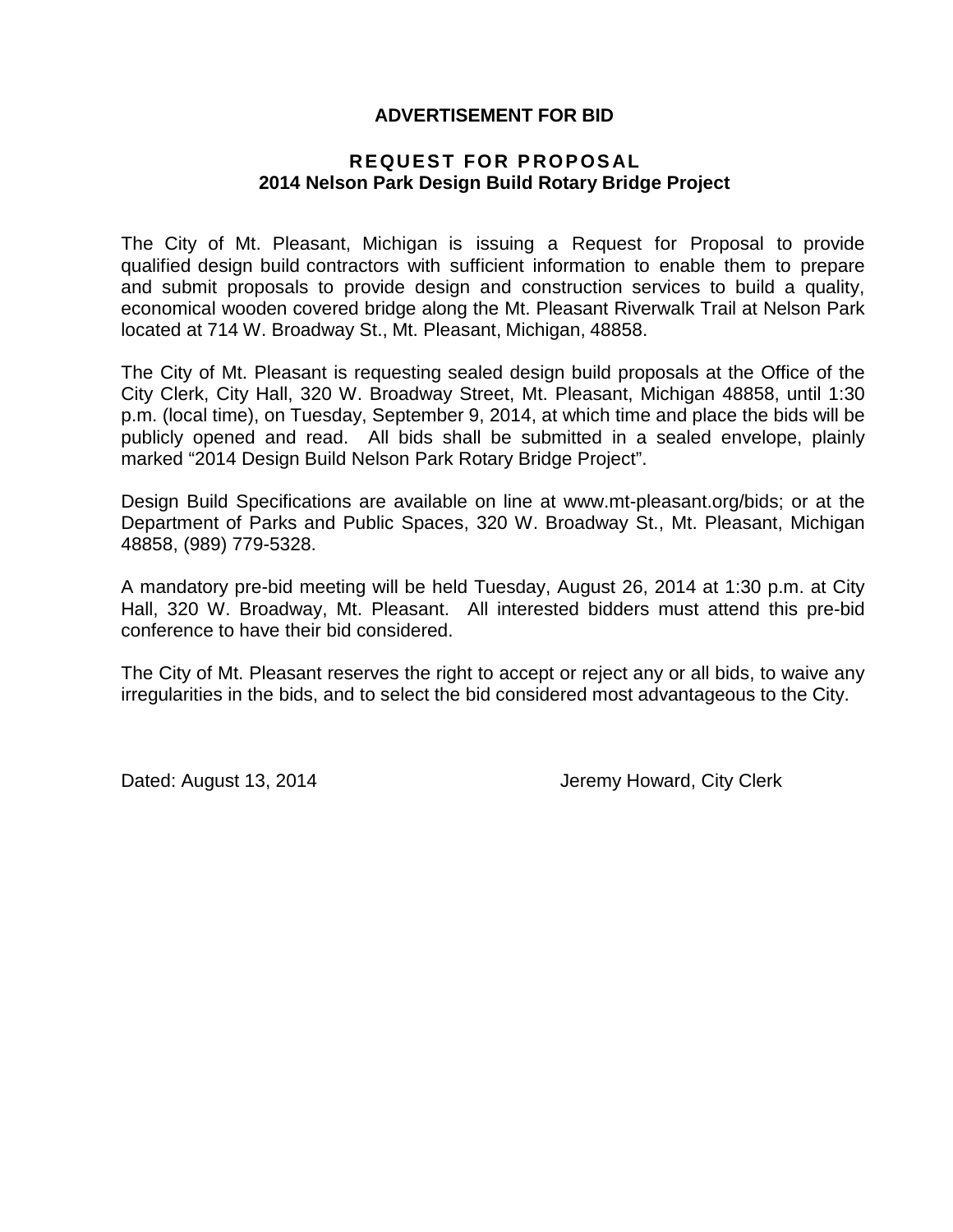## **2014 Nelson Park Design Build Rotary Bridge Project**

### **I. PROPOSAL TERMS**

- A. The City reserves the right to reject any or all bids, to waive or not waive irregularities in bids or bidding procedures. If a proposal is selected, it will be the most advantageous regarding price, quality of service, the Contractors qualifications and capabilities to provide the specified service, and other factors that the City may consider.
- B. The City encourages the proposal of value added options, value engineering/design and cost savings suggestions and best value recommendations submitted as addendums to the proposal or under separate cover, by choice of the Bidder.
- C. In the event it becomes necessary to revise any part of the RFP, addenda will be provided by email to all parties recorded by City as having received the bidding documents and/or attended the mandatory pre-bid conference. All addenda will also be posted on the City's website as part of the bid materials. Bidders must acknowledge the acceptance of any and all addenda via form posted with the addenda and be included as part of a complete bid package.
- D. Proposals must be signed by an official authorized to bind the contractor to its provisions for at least a period of 30 days. Failure of the successful bidder to accept the obligation of the contract may result in the cancellation of any award.
- E. Proposals should be prepared simply and economically providing a straight forward, concise description of the contractor's ability to meet the requirements of the design-build RFP.
- F. To be considered, proposals must be submitted to the Office of the City Clerk on or before the date specified and include the entire proposal document with all amendments/attachments included.
- G. Bid Security is not required for this project.
- H. Liquidated Damages Contractor and owner recognize that time is of the essence of this agreement and that Owner will suffer financial loss if the work is not completed within the times specified. The parties also recognize the delays, expense, and difficulties involved in proving in a legal arbitration proceeding the actual loss suffered by the owner if work is not completed on time. Accordingly, instead of requiring any such proof, Owner and Contractor agree that as liquidated damages for delay (but not as a penalty), Contractor shall pay owner \$250/day for each day that expires after the time specified until work is substantially complete.

## **II. PROPOSAL SPECIFICS**

A. **Project Purpose** - The intent of this document is to provide qualified Design Build Contractors with sufficient information to enable them to prepare and submit proposals to provide basic design and construction services to build a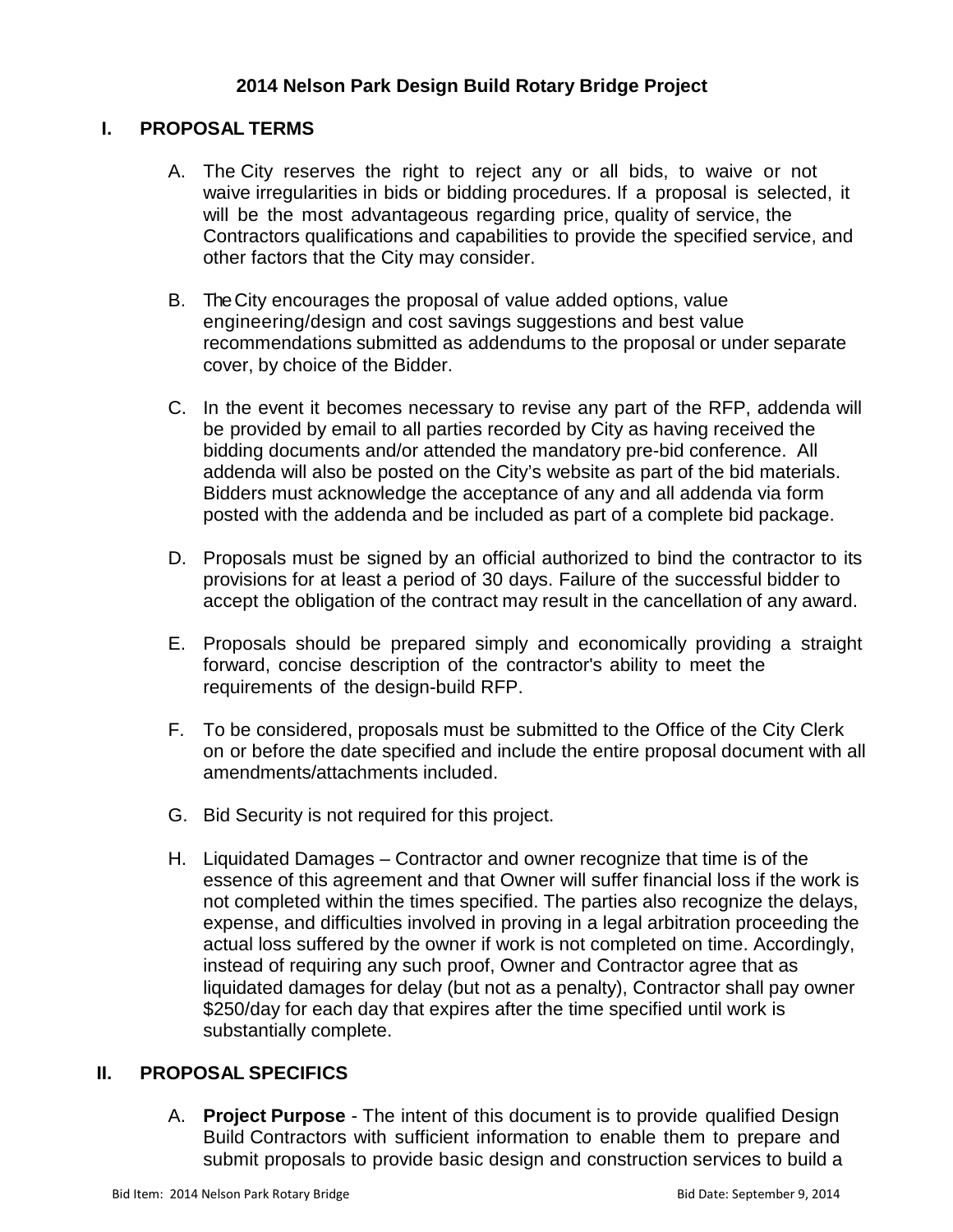quality, economical, 10'x20' clear span wooden covered bridge over an open ditch that drains directly into the Chippewa River along the Mt. Pleasant Riverwalk Trail at Nelson Park, located at 714 W. Broadway St., Mt. Pleasant, Michigan.

- i. *This project must proceed on a normal schedule. Contractors must be committed to meeting the schedule outlined in this proposal.*
- B. **Description and Scope of Proposed Work -** The existing footbridge is proposed to be removed by owner once award is made for the project and pedestrian traffic along the Riverwalk Trail will be rerouted by owner to facilitate construction of the new 10'x20' wooden bridge.

The elements that will be required to include in the bid:

- i. Completion of lump sum pricing bid form for construction of bridge elements.
- ii. Detailed outline of material types proposed for bridge components, i.e. wood/metal spindles, asphalt/metal roofing etc.
- iii. All elements for complete design and construction of the bridge must be accounted for in bid form pricing.

Prior to construction, successful bidder will be required to provide:

- i. Detailed shop drawings of abutment and bridge (elevation and plan views) for building permit issuance that will safely meet all general snow and wind loads.
- ii. Contractor's names and titles of personnel assigned to the project.
- iii. Project breakdown showing activities and tasks.
- iv. Time-phased outline for completing the project.

City will furnish or provide at no cost to the bidder:

- i. All project permits including building, floodplain, & erosion control.
- ii. Removal and disposal of existing bridge structure.
- iii. Needed erosion control measures & placement of silt fencing.
- iv. Excavation and backfill for footings.
- v. Placement of riprap, topsoil, and seeding

#### **III. Submittal Process and Details**

Proposals are sought from firms with recognized expertise with Design Build projects. After submission bidders may be asked to provide the following:

- 1. A list of the staff who will work on the project.
- 2. Samples of related/comparable past projects that would serve as examples of experience and expertise necessary for this project.
- 3. Expected workload during the project period, (i.e., readiness to serve and ability to complete the project).
- 4. Additional list of client references.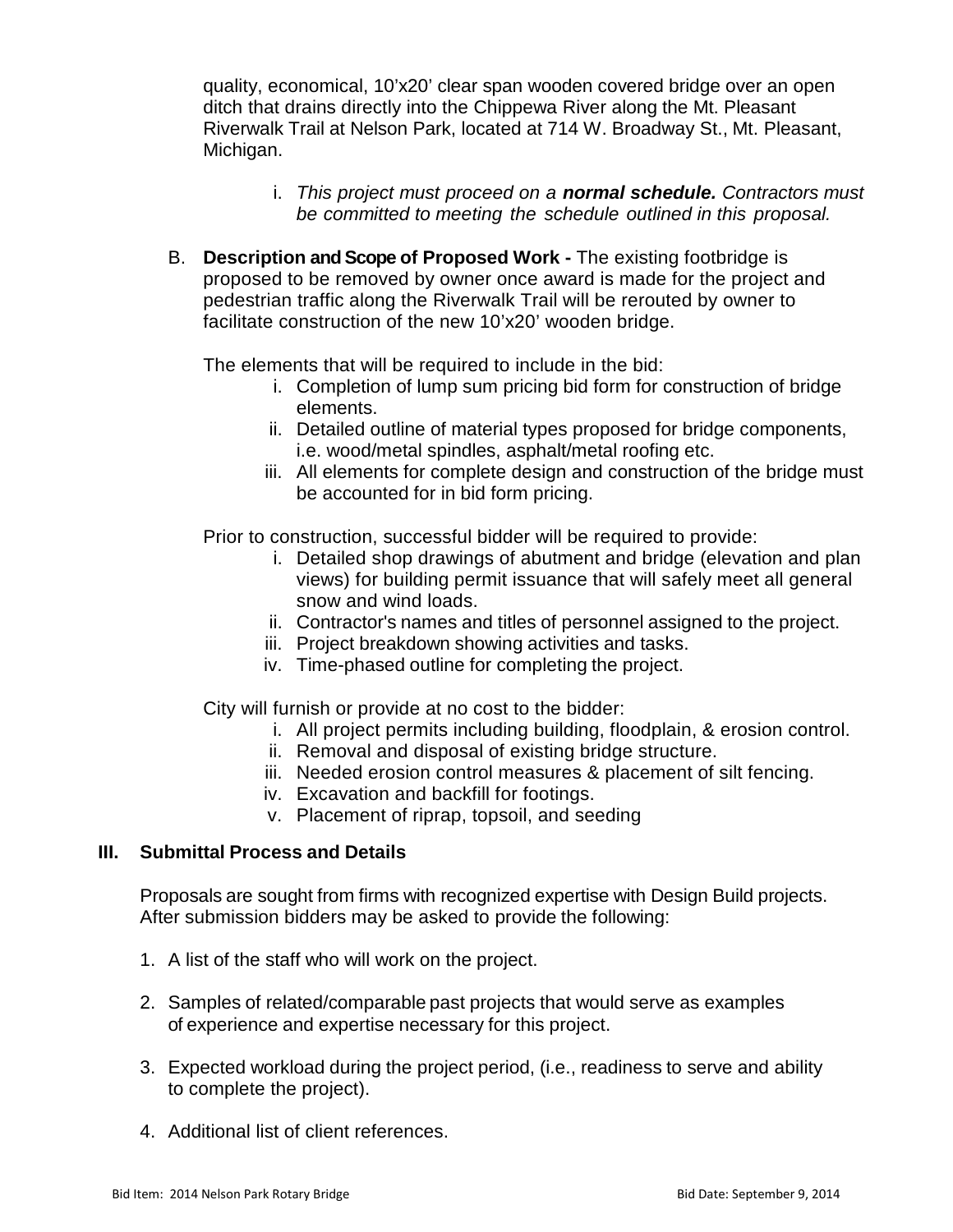5. A list of proposed sub-contractors for the work to be performed.

It is not the intent of this RFP to solicit an overly long response, but it is important the firm's experience/expertise be adequately described, particularly in relation to design and construction of similar structures. It will be much more useful to address abilities and expertise directly comparable to this project than to include an exhaustive list of all projects completed by the design builder. Although price is a major consideration, City staff will review the submitted proposals and may select firms to meet with in an interview format, to discuss the project and contractor qualifications and design, in greater detail.

## **IV. Preliminary Schedule**

This project schedule must consider all major elements and their relations, as described in the Scope of Services.

Please submit your proposal to meet the following proposed schedule:

| <b>RFP</b> sent out                    | August 21, 2014    |
|----------------------------------------|--------------------|
| Pre Bid meeting                        | August 26, 2014    |
| <b>Deadline for Proposal submittal</b> | September 9, 2014  |
| <b>Potential Contractor Interviews</b> | September 11, 2014 |
| <b>Contract Award</b>                  | September 22, 2014 |
| Design Complete Building permit issued | October 3, 2014    |
| <b>Start Construction</b>              | October 6, 3014    |
| Project substantially complete         | November 5, 2014   |
| <b>Project Complete</b>                | November 12, 2014  |

## **V. Attachments**

Bid Proposal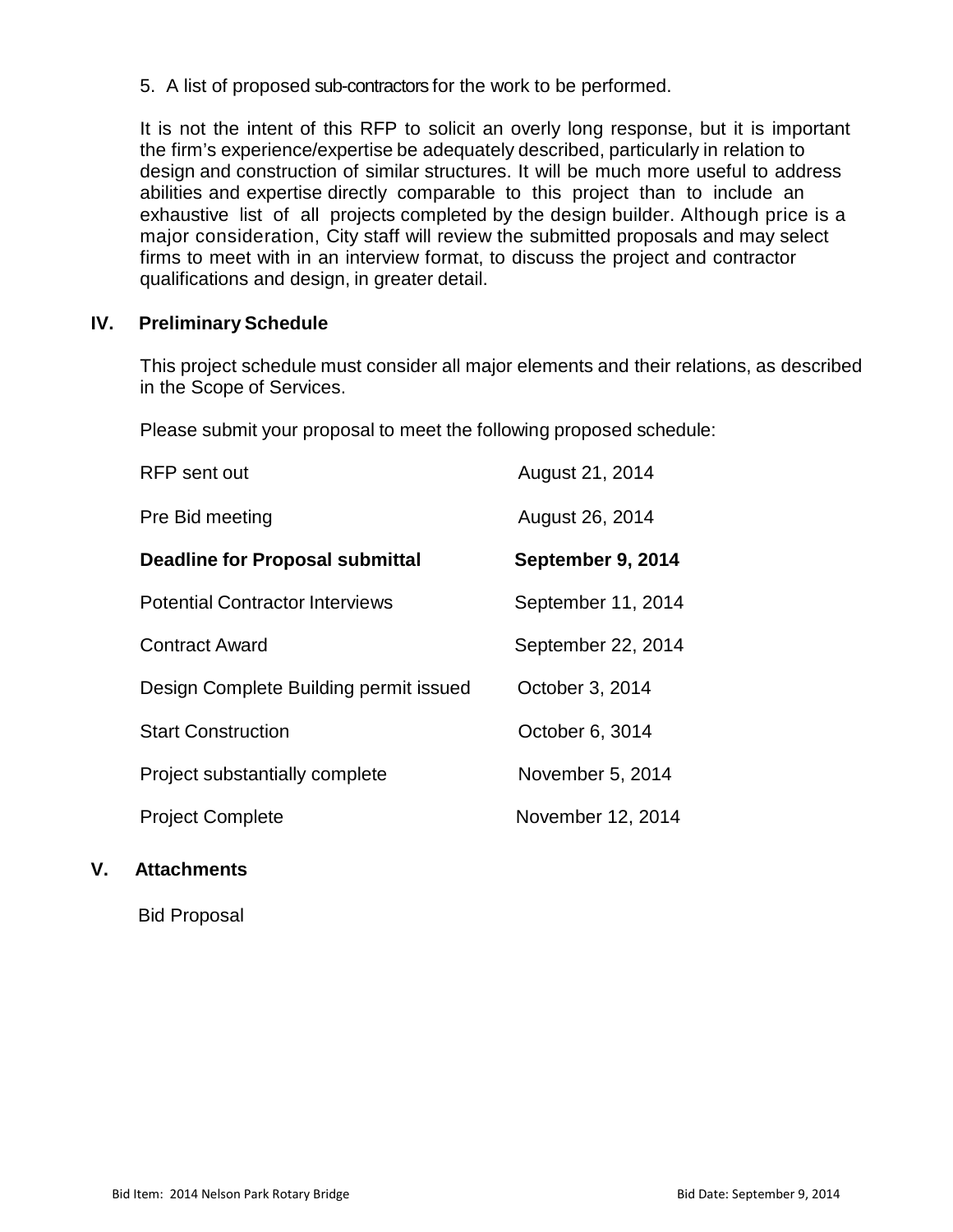#### City of Mt. Pleasant, Michigan

## **BID PROPOSAL 2014 Nelson Park Design Build Rotary Bridge Project**

**TO:** City Clerk **BID DATE:** September 9, 2014 City Hall **TIME:** 1:30 p.m. 320 W. Broadway Street Mount Pleasant, MI 48858

In accordance with the specifications and other bid requirements heretofore provided, the undersigned agrees to provide the below-listed bid items at the price(s) set forth below. This is a firm bid and not subject to withdrawal or change for a period of thirty (30) days.

The Bidder understands that the Owner reserves the right to reject any or all bids and to waive any irregularities in the bidding.

|      |                                                                                | <b>Estimated</b> | Unit               |                    |
|------|--------------------------------------------------------------------------------|------------------|--------------------|--------------------|
| Item | <b>Description</b>                                                             | Quantity         | <b>Price</b>       | <b>Amount</b>      |
|      |                                                                                |                  |                    |                    |
|      | Concrete-Abutments, Sidewalk                                                   | LS               |                    |                    |
| 2    | Lumber, Treated                                                                | LS               |                    |                    |
| 3    | Structure, Deck, Roof                                                          | LS               |                    |                    |
| 4    | Posts, Railings, Spindles                                                      | LS.              |                    |                    |
| 5    | Cupola, Lattice, Eave Features                                                 | LS               |                    |                    |
| 6    | Stonework corner posts                                                         | LS               |                    |                    |
| $*7$ | Order/Install Cupola Rotary Signs                                              | LS               | Cost by City       | Cost by City       |
| $*8$ | Permits (Provided By City)<br>Floodplain, Erosion Control, building permit fee | LS               | Cost by City<br>S. | S.<br>Cost by City |
| $*9$ | Excavation, Erosion Control, Seeding                                           | LS               | Cost by City       | Cost by City       |
|      |                                                                                | \$.              |                    |                    |

#### Above amount in words

\*Items 7-9 Denotes items completed by City working within the project timeline at no expense to the contractor.

- City will remove existing bridge, place silt fence, excavate and backfill for footings, complete placement of riprap, topsoil, and seeding.
- City will obtain and pay for all needed permits including floodplain, and erosion control.
- City will pay building permit fee only, contactor must provide shop drawings of abutment and bridge for issuance of building permit.

Prior to construction, successful bidder will be required to provide shop drawings of abutment and bridge (elevation and plan views) for issuance of building permit.

- Other than items 7, 8 and 9 above; **complete design and construction of the bridge must be accounted for in the bid amount pricing.**
- Bridge design must safely meet all general wind and snow loads.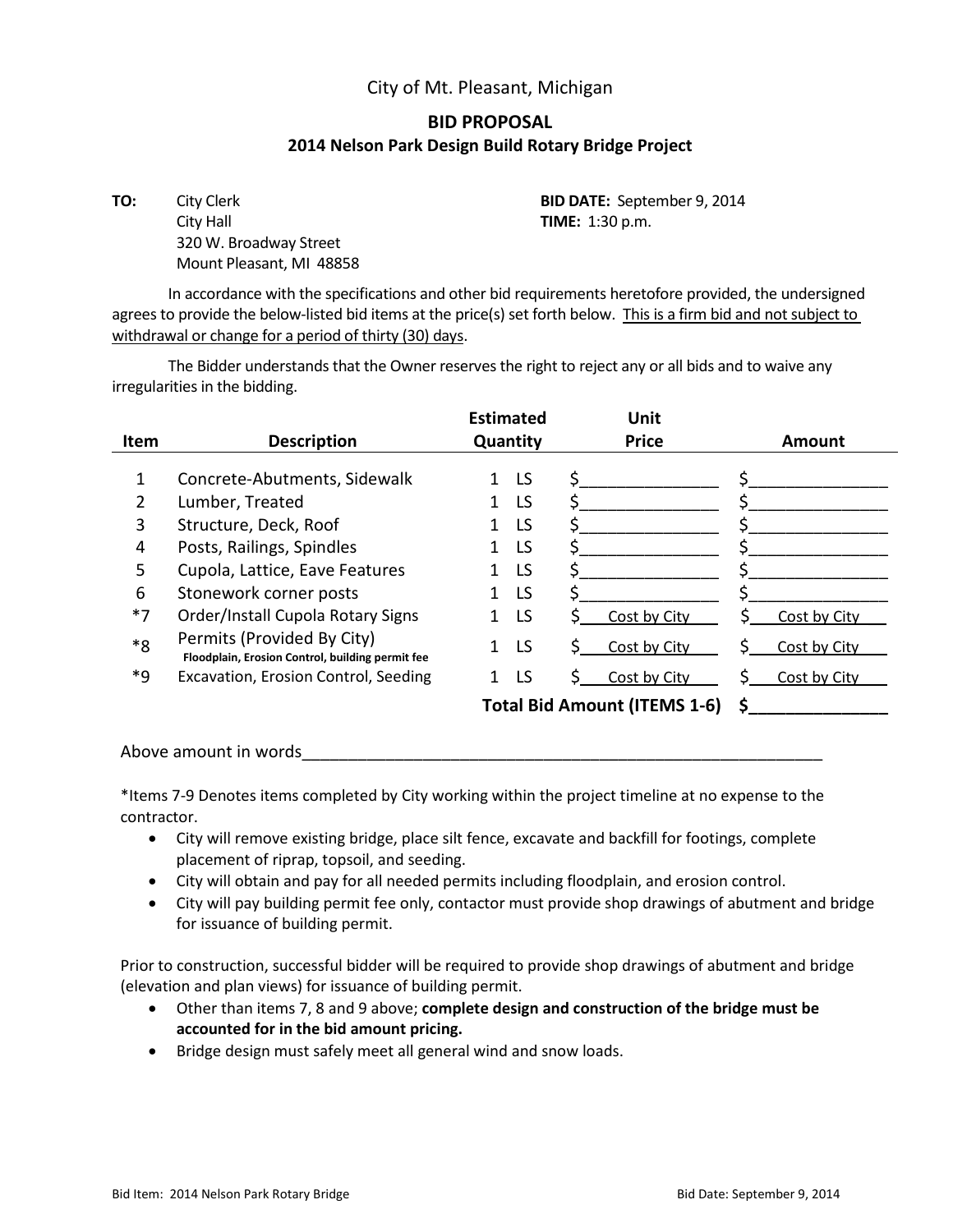References for similar projects completed:

| Customer  |       | <b>Contact Person</b> |
|-----------|-------|-----------------------|
| Address   |       |                       |
| City      | State | Zip Code              |
| Telephone |       | Email                 |
| Customer  |       | <b>Contact Person</b> |
| Address   |       |                       |
| City      | State | Zip Code              |
| Telephone |       | Email                 |

# **Bidders must also provide a detailed outline of material types proposed for the bridge components, i.e. wood/metal spindles, asphalt/metal roofing etc. Include this detailed list with your proposal.**

| <b>BID SUBMITTED BY,</b>            |              |                   |                 |
|-------------------------------------|--------------|-------------------|-----------------|
| Company                             |              |                   |                 |
| <b>Address</b>                      |              |                   |                 |
| <b>City</b>                         | <b>State</b> |                   | <b>Zip Code</b> |
| <b>Telephone</b>                    |              |                   |                 |
| <b>Authorized Signature</b>         |              |                   | <b>Date</b>     |
| <b>Print or Type Name and Title</b> |              |                   |                 |
| <b>Email</b>                        |              | <b>Fax Number</b> |                 |